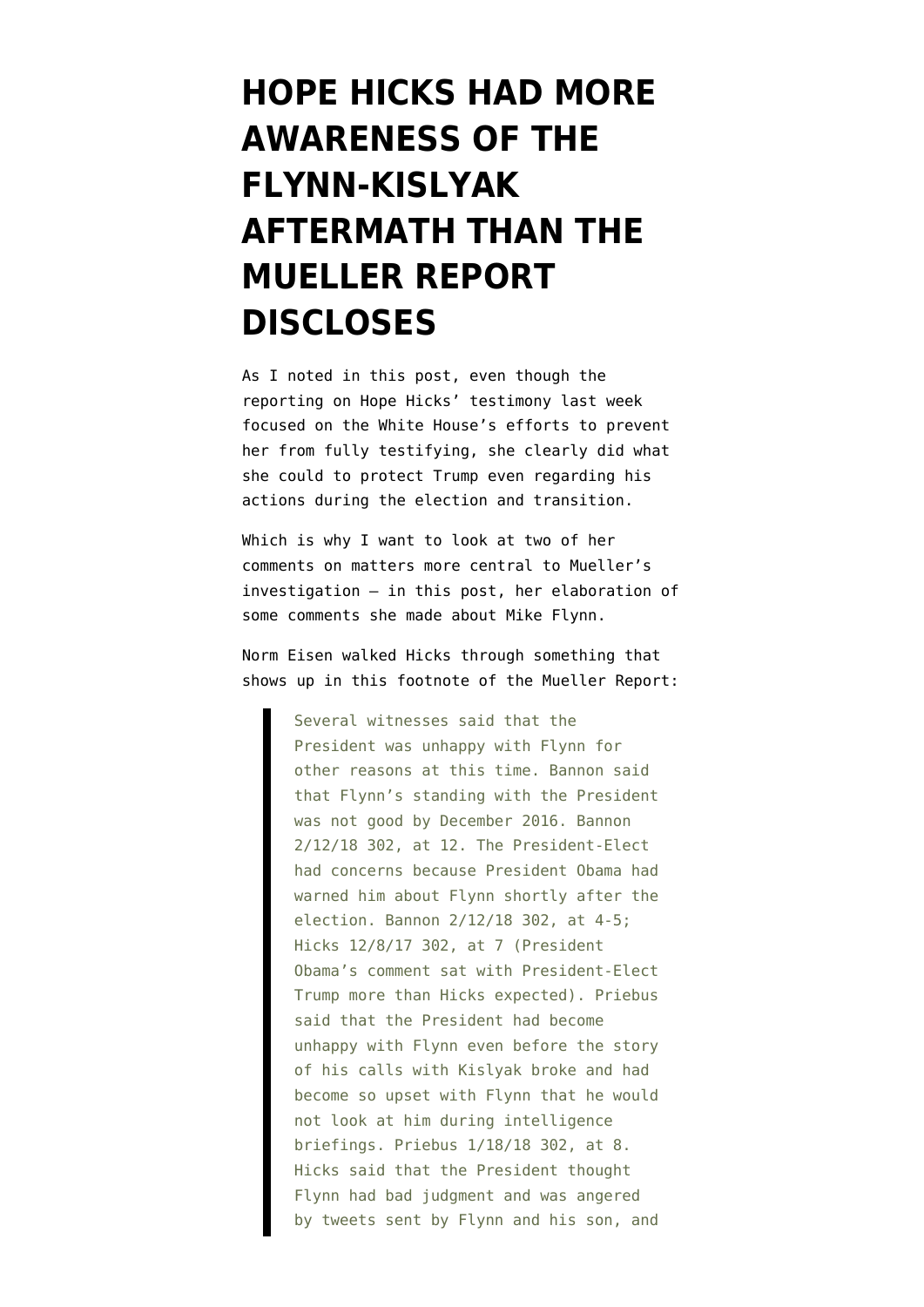she described Flynn as "being on thin ice" by early February 2017. Hicks 12/8/17 302, at 7, 10.

As I pointed out earlier, Eisen was hired to make sure questioning of witnesses is conducted professionally. It's also worth noting that some House Judiciary Committee members and staffers have seen backup documents on the Mueller Report and the Hicks' 302s were among the documents requested; both of these exchanges seem to reflect non-public information.

Eisen has Hicks describe how, even before the FBI interviewed Flynn, Trump had some concerns about him. At first, Hicks tries to spin Trump's response to President Obama's counterintelligence warning about Flynn as a reaction about the importance Obama assigned the warning, rather than anything having to do with Flynn himself.

Q Okay. Who was Michael Flynn?

A Michael Flynn was somebody that supported Mr. Trump. He was at one point in time considered a possible Vice Presidential candidate. And he became somebody who frequently traveled with the candidate and introduced him at rallies.

Q And are you aware that President Obama made comments about Mr. Flynn to the —

A Yes.

Q — the President-elect?

A Yes.

Q And how did the President-elect receive those comments?

Mr. Purpura. You can answer.

Ms. Hicks. I think he was a bit bewildered that, you know, of all the things that the two of them could have been discussing, that that was something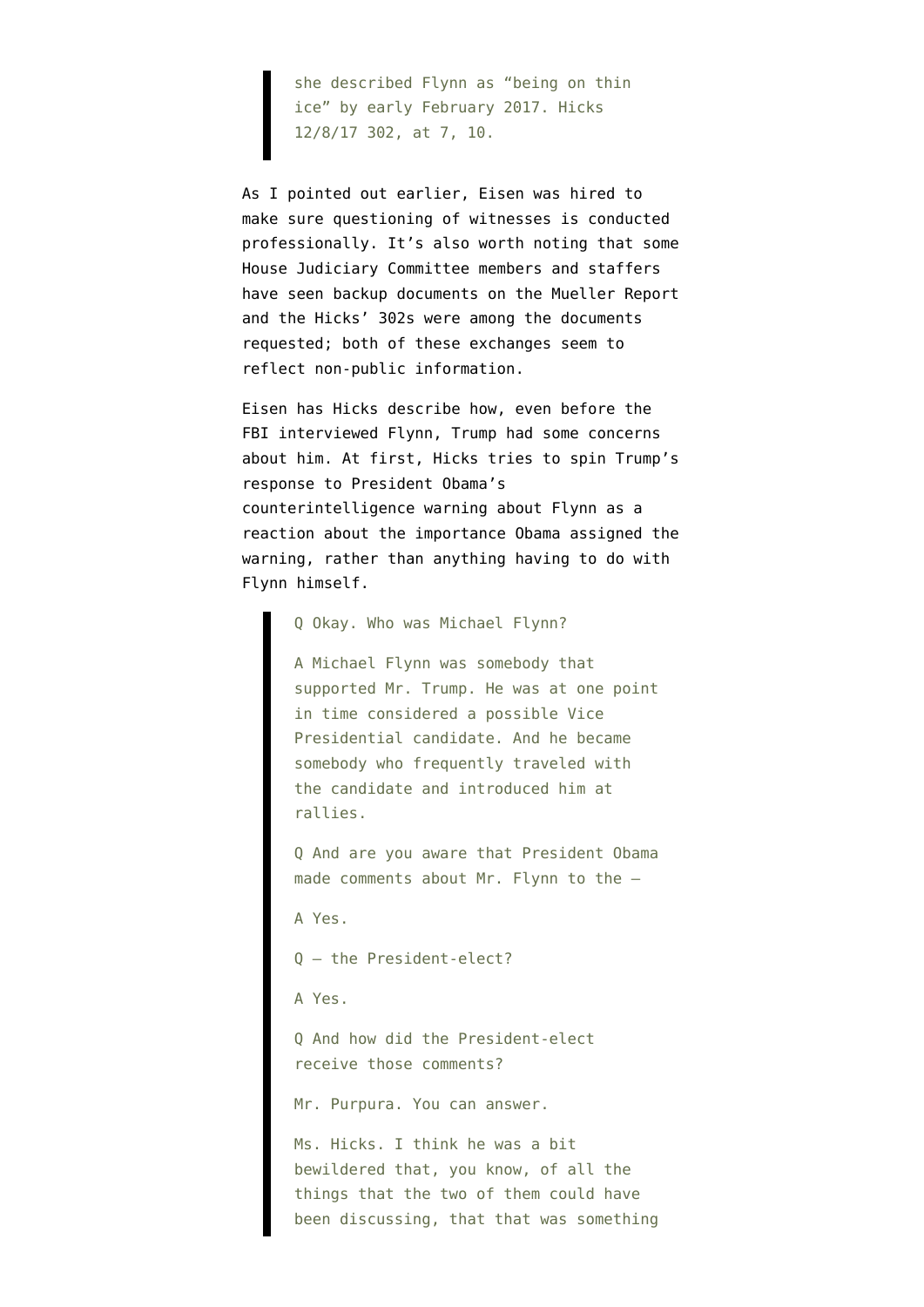that came up.

Mr. Eisen. And did you feel that President Obama's comments sat with the President-elect more than you expected?

Ms. Hicks. I did, yes.

Mr. Eisen. Can you — go ahead. Sorry. I cut you off.

Ms. Hicks. That's okay. I feel like it maybe tainted his view of General Flynn just a little bit.

Mr. Eisen. Did there come a time when the President formed the opinion during the transition; I'm asking now about the transition — that Flynn had bad judgment?

White House lawyer Pat Philbin interrupts here to invite Hicks to read the footnote. (Note, I find it weird that Philbin did this, and not Hicks' attorney Robert Trout.)

> Mr. Philbin. Could you give us a moment there?

[Discussion off the record.]

Mr. Eisen. Can you read the question back, please? Okay. I've asked the court reporter to read the question back. [The reporter read back the record as requested.]

```
Ms. Hicks. Yes.
```
Mr. Eisen. Tell me about that.

Having just reviewed the footnote, Hicks nevertheless tries to minimize Trump's concerns. So Philbin asks her to read the footnote again, which leads her to blame all this on Flynn's spawn setting off a media frenzy that came to incorporate Flynn himself.

> Ms. Hicks. I don't think this was an overall characterization. I think that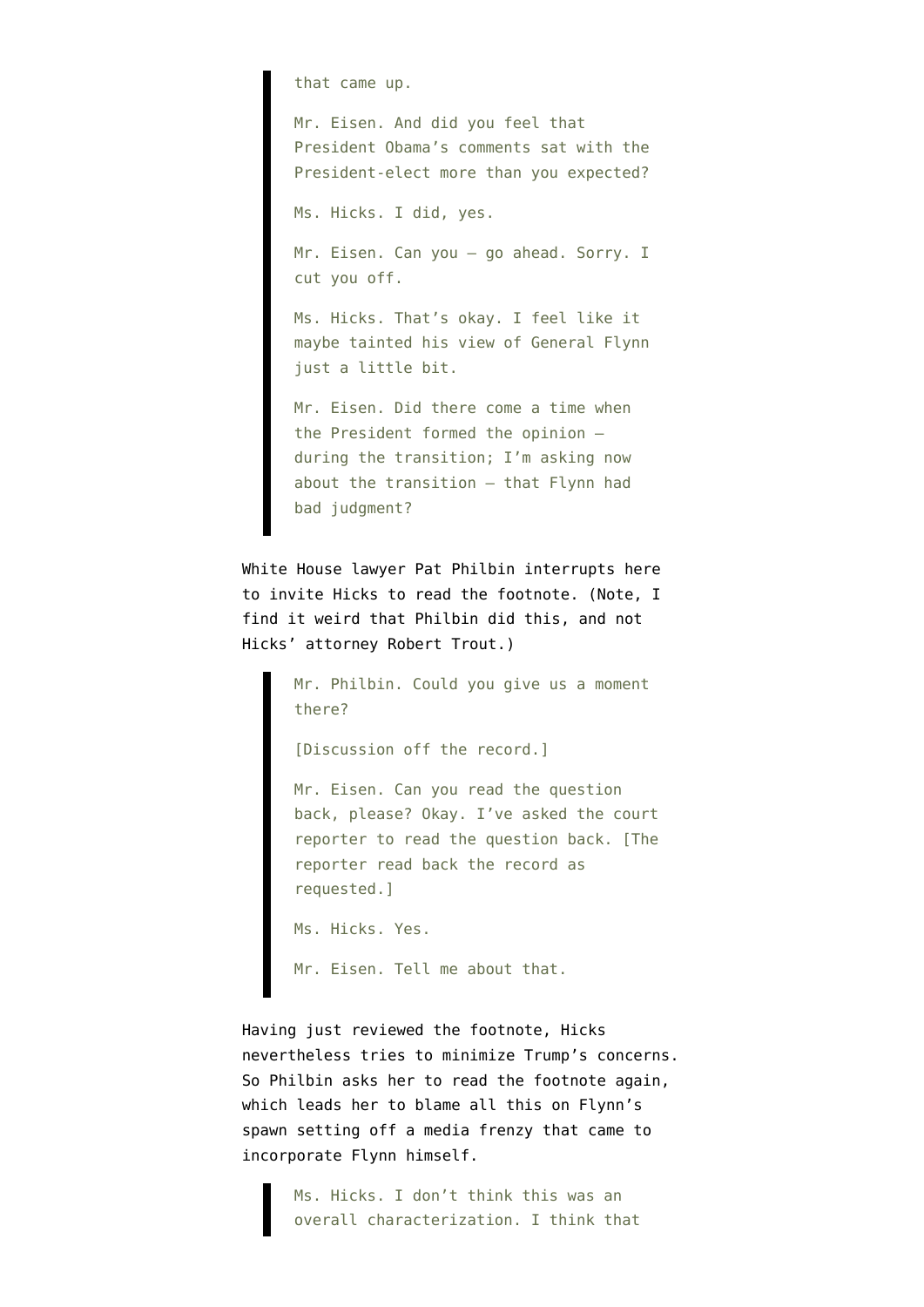this was something where he felt like there were a few things that maybe caused him to think that he was capable of being a person who exercised bad judgment.

Mr. Eisen. What were those things?

Mr. Philbin. I'm sorry. Can I again suggest that, since the question seemed to be based on footnote 155, page 32, Ms. Hicks have a chance to review that footnote?

Ms. Hicks. Yeah. I mean, primarily the comment by President Obama and the incident with General Flynn's son concerning a fake news story and some of the tweets that were posted surrounding that.

BY MR. EISEN: Q Posted by?

A I believe they were posted by his son, and then it led to reporters also looking back at tweets that General Flynn had posted.

From here, Eisen moves on to the response to David Ignatius' [revelation](https://www.washingtonpost.com/opinions/why-did-obama-dawdle-on-russias-hacking/2017/01/12/75f878a0-d90c-11e6-9a36-1d296534b31e_story.html) that the Obama Administration had identified Flynn's calls with Sergei Kislyak. He establishes that Hicks was on the email thread discussing the response, though she claims she wasn't involved in the messaging surrounding it.

> Q Do you recall David Ignatius writing a column about a Michael Flynn phone conversation with the Russian Ambassador during the transition?

A Yes.

Q And what do you remember about that?

A I don't remember much about the substance of the column, to be honest, but I remember several email exchanges between the National Security Advisor,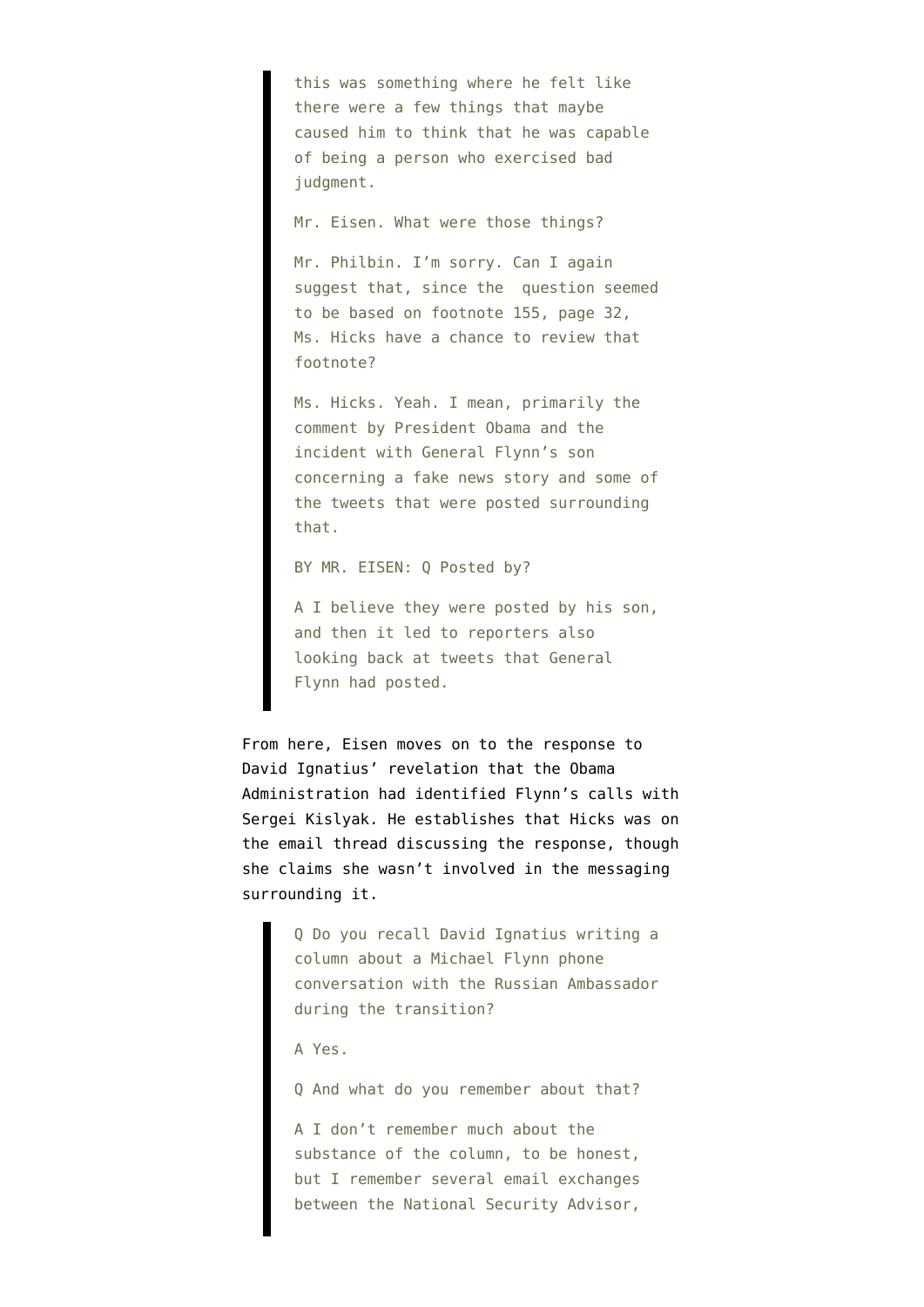General Flynn at the time, and some of his national security staffers, a desire to perhaps have David Ignatius clarify some things in that column, and a failure to do so.

Q Were you involved in the clarification efforts?

A I was on the email thread, so I was following the discussion that ensued, but I was not involved in any kind of message development or outreach to Mr. Ignatius.

Note that the Mueller Report does not mention Hicks at all in its discussion of the Flynn-Kislyak response. In addition to KT McFarland (who called Ignatius to push back), it cites just Reince Priebus and Stephen Miller.

> On January 12, 2017, a Washington Post columnist reported that Flynn and Kislyak communicated on the day the Obama Administration announced the Russia sanctions. 122 The column questioned whether Flynn had said something to "undercut the U.S. sanctions" and whether Flynn's communications had violated the letter or spirit of the Logan Act. 123

President-Elect Trump called Priebus after the story was published and expressed anger about it. 124 Priebus recalled that the President-Elect asked, "What the hell is this all about?"125 Priebus called Flynn and told him that the President-Elect was angry about the reporting on Flynn's conversations with Kislyak. 126 Flynn recalled that he felt a lot of pressure because Priebus had spoken to the "boss" and said Flynn needed to "kill the story." 127 Flynn directed McFarland to call the Washington Post columnist and inform him that no discussion of sanctions had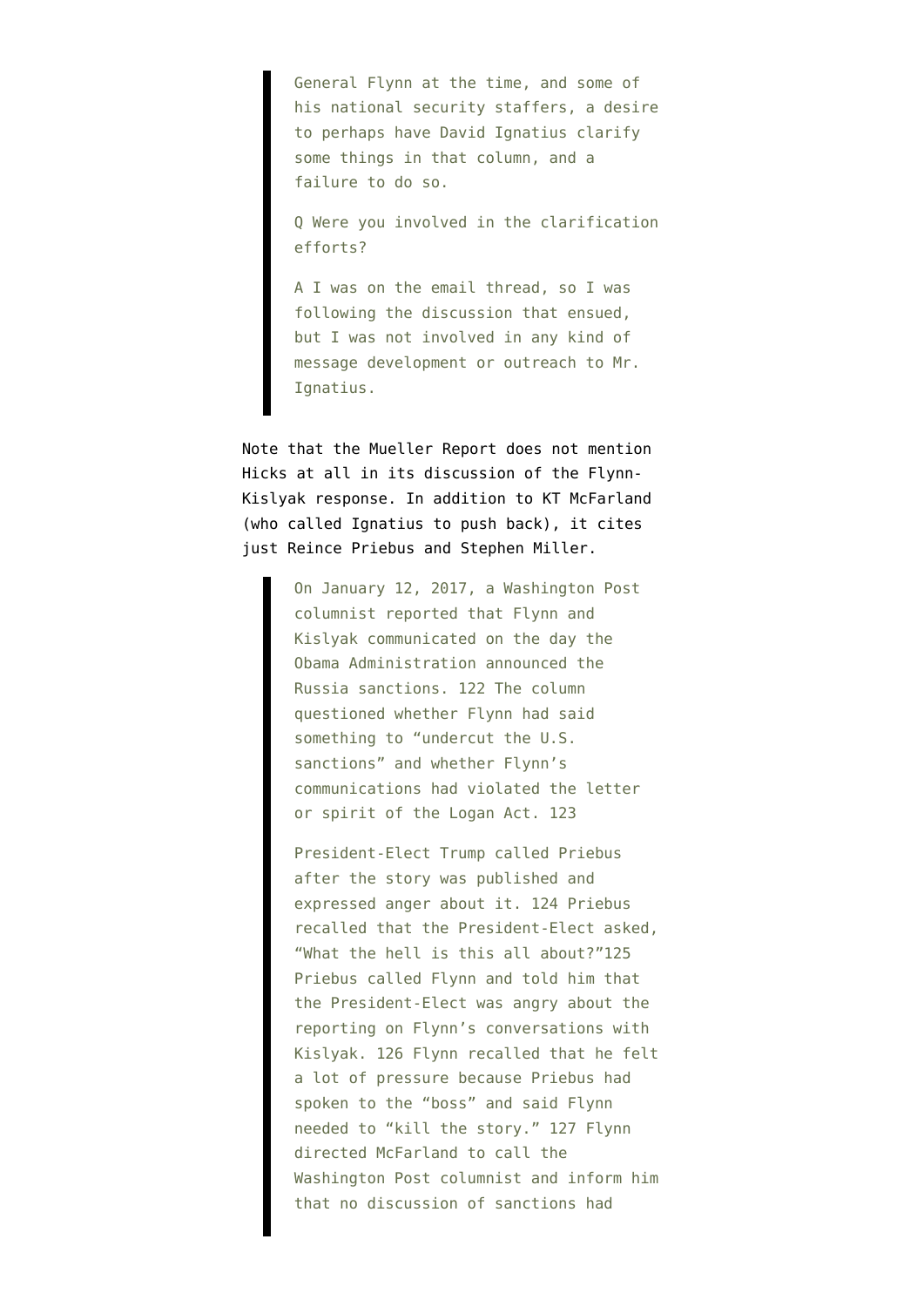occurred. 128 McFarland recalled that Flynn said words to the effect of, "I want to kill the story." 129 McFarland made the call as Flynn had requested although she knew she was providing false information, and the Washington Post updated the column to reflect that a "Trump official" had denied that Flynn and Kislyak discussed sanctions. 130

When Priebus and other incoming Administration officials questioned Flynn internally about the Washington Post column, Flynn maintained that he had not discussed sanctions with Kislyak.131 Flynn repeated that claim to Vice President-Elect Michael Pence and to incoming press secretary Sean Spicer. 132 In subsequent media interviews in mid-January, Pence, Priebus, and Spicer denied that Flynn and Kislyak had discussed sanctions, basing those denials on their conversations with Flynn. 133

13 1 Flynn 11117/17 302, at I, 8; Flynn 1/19/18 302, at 7; Priebus 10/13/17 302, at 7-8; S. Miller 8/3 I /17 3 02, at 8-1 I.

And that's interesting because — as Eisen goes on to establish — Hope Hicks learned about the Flynn-Kislyak call at a minimum just days afterwards and (per her initial response) possibly the day it was made.

> Q Did you have any advance knowledge of a phone call between Mr. Flynn and the Russian Ambassador that was the subject of this Ignatius reporting?

> A I believe I was aware of it the day that it took place. I don't know if it was before or after. But I recall being at Mar-a-Lago, and Flynn, I think sorry. Off the record.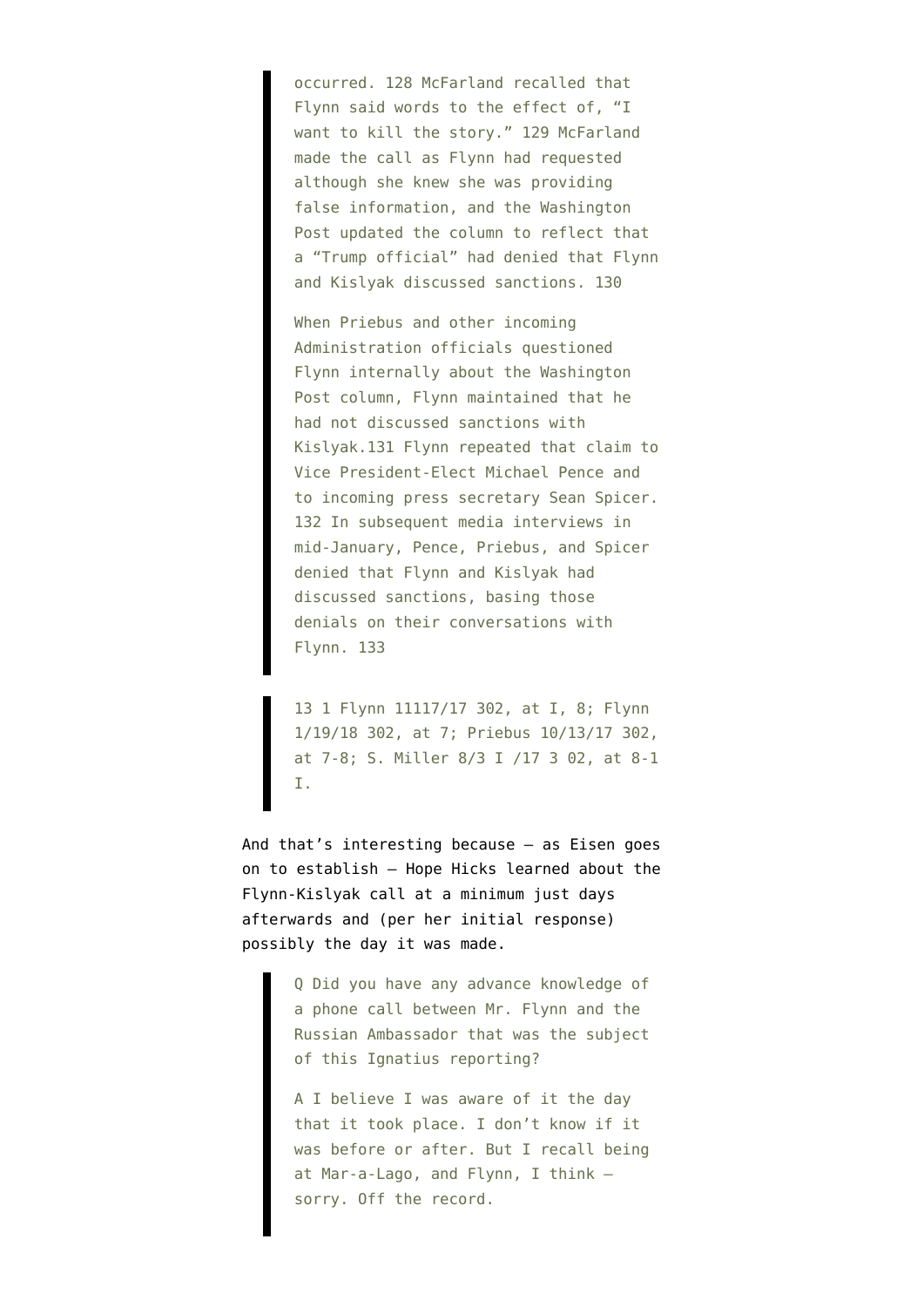[Discussion off the record.]

Ms. Hicks. I think it was afterwards. Perhaps even several days afterwards.

Again, the Mueller Report describes a conversation Flynn had with Steve Bannon in the aftermath of the call, but not Hicks. The Report also mentions a discussion between Flynn and Trump, but Flynn doesn't "have a specific recollection" of telling Trump about the call.

> Flynn recalled discussing the sanctions issue with incoming Administration official Stephen Bannon the next day. 10° Flynn said that Bannon appeared to know about Flynn's conversations with Kislyak, and he and Bannon agreed that they had "stopped the train on Russia's response" to the sanctions. 101 On January 3, 2017, Flynn saw the President-Elect in person and thought they discussed the Russian reaction to the sanctions, but Flynn did not have a specific recollection of telling the President-Elect about the substance of his calls with Kislyak. 102

And that's important because, even before Eisen started pursuing these questions, Congressman Steve Cohen had gotten Hicks to admit (after first denying it) that she had knowledge of Russian sanctions that apparently included Trump.

> Mr. Cohen. All right. So with all those caveats, before January 20, 2017, did you have any knowledge of any discussions of Russian sanctions?

Ms. Hicks. No.

Mr. Cohen. There was no discussions at all with Mr. Trump and you weren't privy to them about Russian sanctions that we had issued? You're sure of that? Think about it.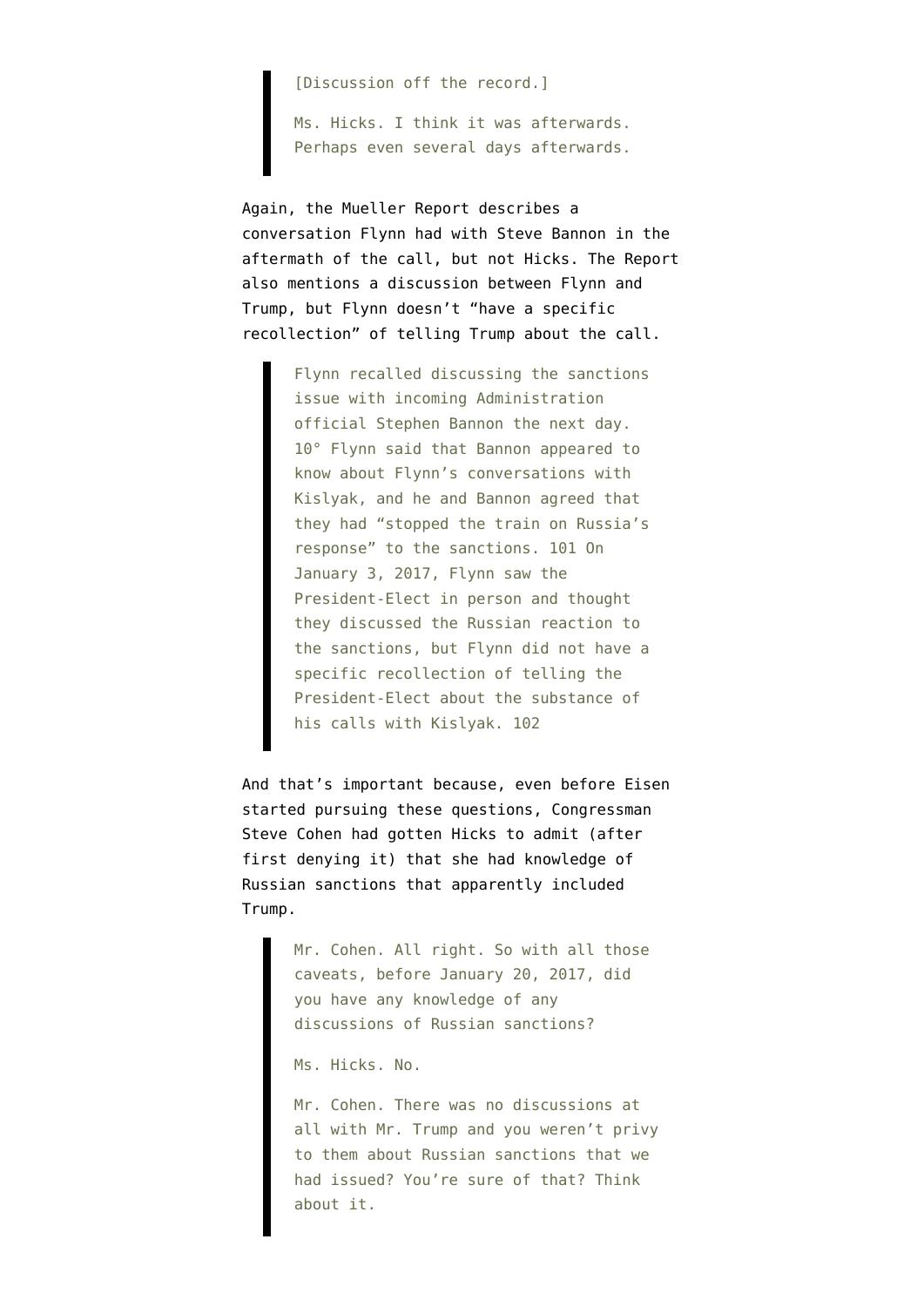Ms. Hicks. I am thinking. Thank you. You know, there was — there was a phone call obviously between General Flynn and the Russian ambassador. There was news reports after that where it was unclear what was discussed, but that would have been the only context in which Russian sanctions were brought up in my capacity as communications adviser. [my emphasis]

When Eisen followed up about when Hicks learned that Flynn had lied about sanctions, Hicks claimed to have no recollection of learning that during the transition.

> Mr. Eisen. When did you first learn that there was an issue about  $-$  if you learned — actually, let me rephrase that question. Did Mr. Flynn talk to you after the column was published about the column?

Mr. Philbin. And we're still asking —

Mr. Eisen. We're asking transition. We're about to come to the posttransition period.

Ms. Hicks. I don't recall any direct conversations with him, only the email thread that I described.

Mr. Eisen. During the transition, did you develop any additional information about the truth or falsity of anything in the Ignatius column?

Ms. Hicks. Not to my recollection.

Predictably, when Eisen asks about how Hicks came to learn more about this after the Transition, Philbin objected.

> Mr. Eisen. What about after the transition?

Mr. Philbin. Objection.